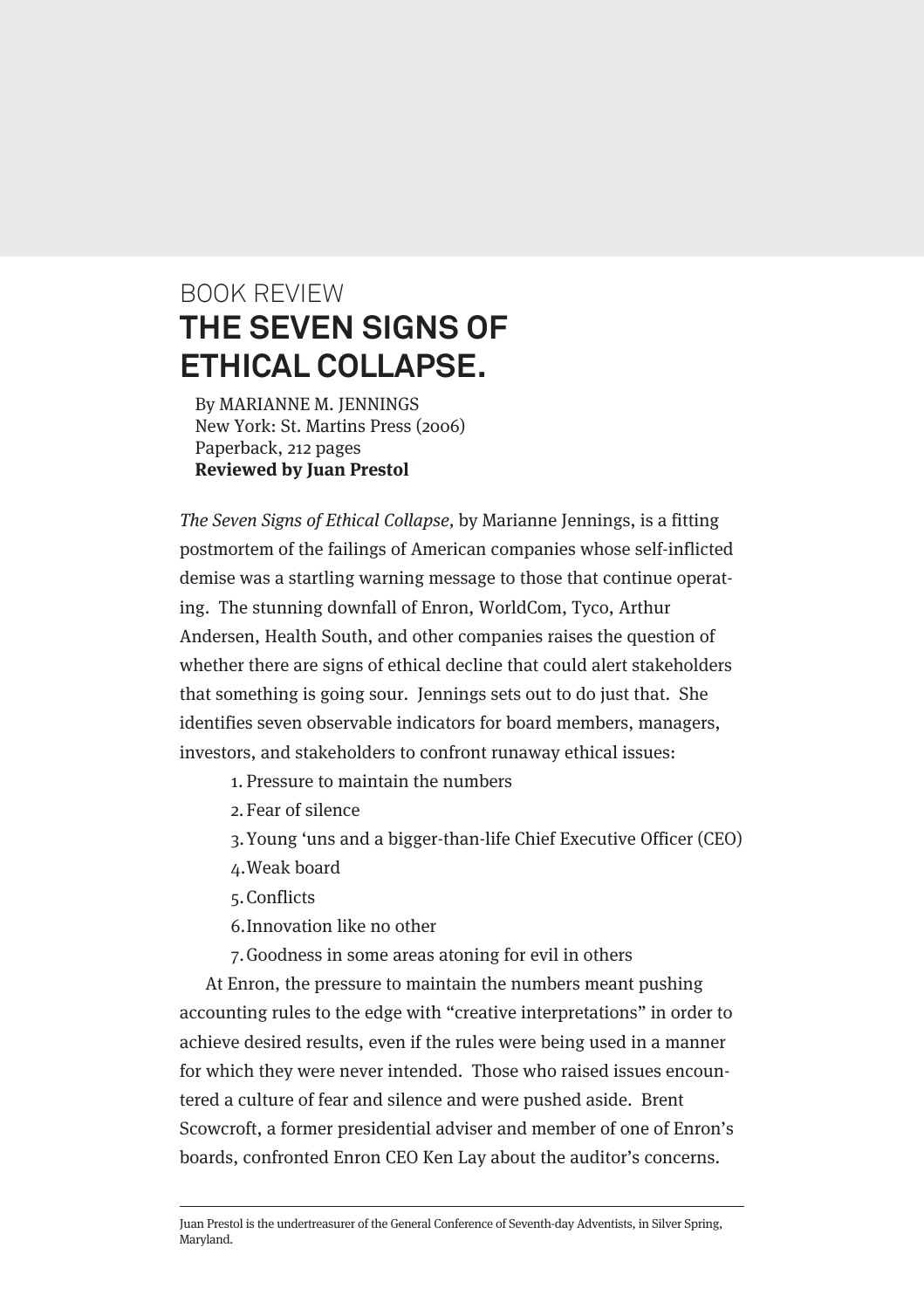His concerns were dismissed out of hand, and Scowcroft was brought back into the line of silence that consumed the culture, even extending to outsiders.

A particularly dangerous combination involves an iconic leader who does not allow or listen to dissent, often leading to compliant behavior of a controlled officer team. When such a situation is aggravated by conflicts of interest and board members having compromising ties to the key company officials, approving loans for executives, receiving high amounts of compensation either in cash or in shares of common stock, having no financial and accounting expertise, and other factors, the deteriorating health of the company often was virtually undetectable by those who should have known. Arthur Andersen served as both auditor and consultant to Enron. Enron even hired the son of the CEO as a consultant, and booked more than \$10 million in travel from a travel agency co-owned by the sister of Enron's CEO (pp. 178-194). In this web of conflicting interests integrity is an easy victim.

The CEOs of collapsed companies often faced challenges to their visionary ideas. While they may not have started out with the intent to deceive, they gradually "slid there as hubris consumed them, and they did whatever it took to maintain their unique and revered status in the marketplace" (p. 205). Unfortunately, the development of corporate leaders by universities and colleges and their emphasis on skills is not helpful here either. When there are no moral absolutes, even wellhoned skills are of little help in matters that require ethical judgment (p. 218).

A strength of the book is that it offers practical antidotes to each of the signs of ethical collapse. For instance, Jennings recommends dealing with the temptations of deceptive innovation and growth impressions (Sign #6) by recognizing limits and economic cycles, using honesty and candor at all times, and developing a resilience to pressure (p. 236).

One of the most troubling signs of ethical collapse is probably Sign #7, when philanthropy and social responsibility are used as a cover for a troubled soul and even more troubled books. Many of the collapsed companies' CEOs were very generous to the communities surrounding their base of operations. Over his 10-year tenure at Tyco, CEO Kozlowski gave \$35 million to charities (p. 242). When their empire collapsed, their beneficiaries also suffered.

In the final chapter Jennings offers a parting warning: Catch the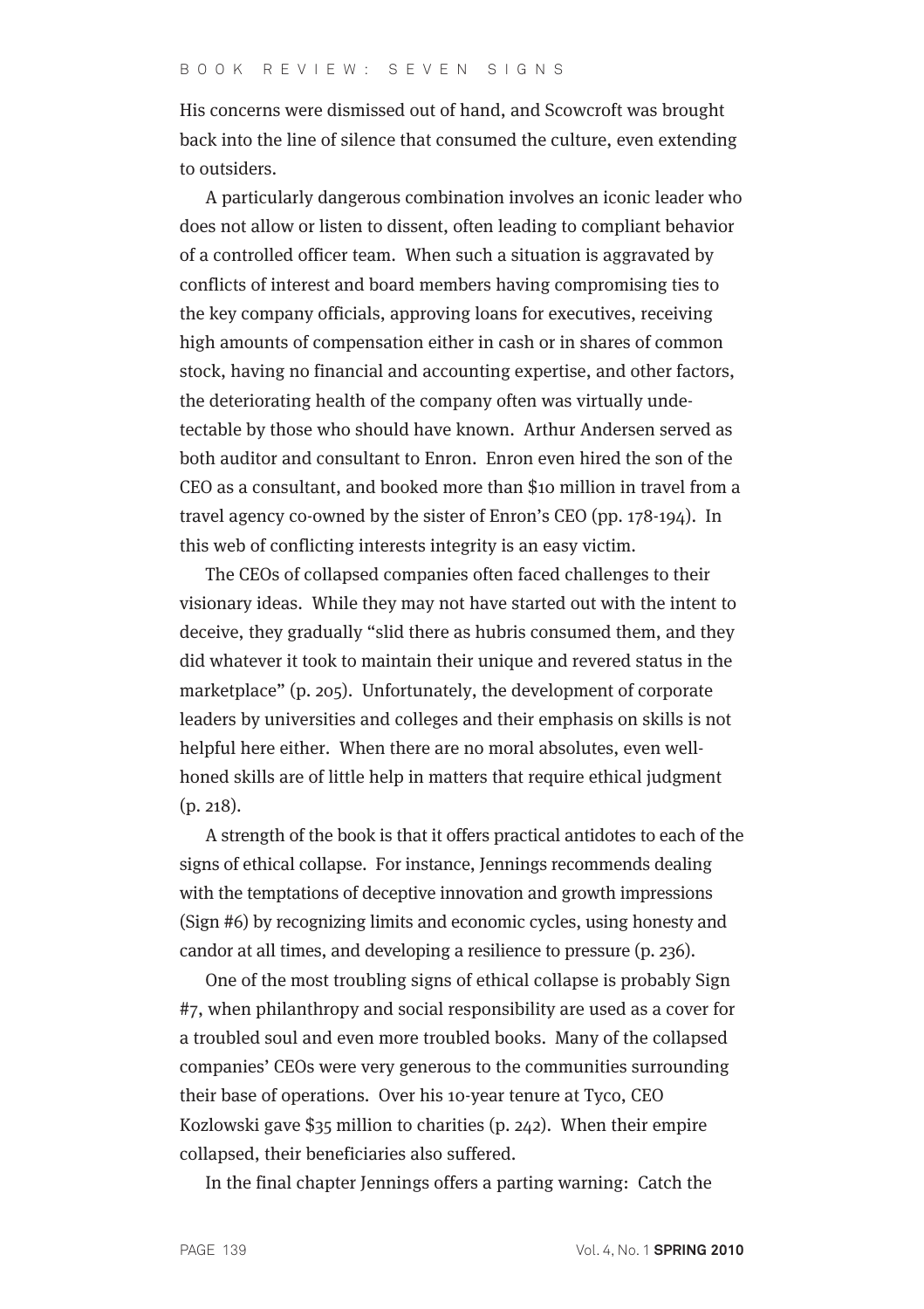first mistake. This is very critical, as "it's not the first mistake that'll kill you. It's the second, the third and the cover-up of all three" (p. 270). She also counsels to go beyond minimum standards. Although the law is the minimum standard of behavior, ethics demand more if trust in business and investor commitments are to be restored (p. 275). Instead, she calls for the practice of virtue ethics, reflected in the model below:

Absolute Values Virtue **Standards** Virtue anchor your  $\overline{\text{Standards}}$  lead to the practice of  $\overline{\text{Standards}}$ 

Virtue ethics derive from moral absolute values. Virtue standards require that the resolution of a dilemma be found in accordance to a predetermined set of absolute values. Absolute values anchor virtue standards. The application of these standards to real life situations is the practice of virtue ethics (p. 282).

It is difficult to imagine a more thorough and vivid qualitative description of ethical issues and their moral consequences than Jennings' Seven Signs of Ethical Collapse. There is a consistent ring to her message: corporate America has failed the test. Its leaders are self-serving and their actions show that their values are divorced from morality, decency, honesty, and good and simple business sense.

This same sentiment was echoed in President Obama's press conference held at the conclusion of his first 100 days in office:

But even as we clear away the wreckage of this recession, I've also said that we can't go back to an economy that's built on a pile of sand, on inflated home prices and maxed-out credit cards, on overleveraged banks and outdated regulations that allow the recklessness of a few to threaten the prosperity of all. We have to lay a new foundation for growth, a foundation that will strengthen our economy and help us compete in the 21st century. (Obama, 2009)

The "pile of sand" is greed, dishonesty, mismanagement, and lack of corporate responsibility, which Jennings describes vividly and accurately.

The law will never go as far as ethics will go. Ethics is built on character, and "character is who you are at the core of your being, the complex of attributes that make you moral, righteous, dependable, and decent" (Turknett & Turknett, 2005, p. 196). Thus it should not come as